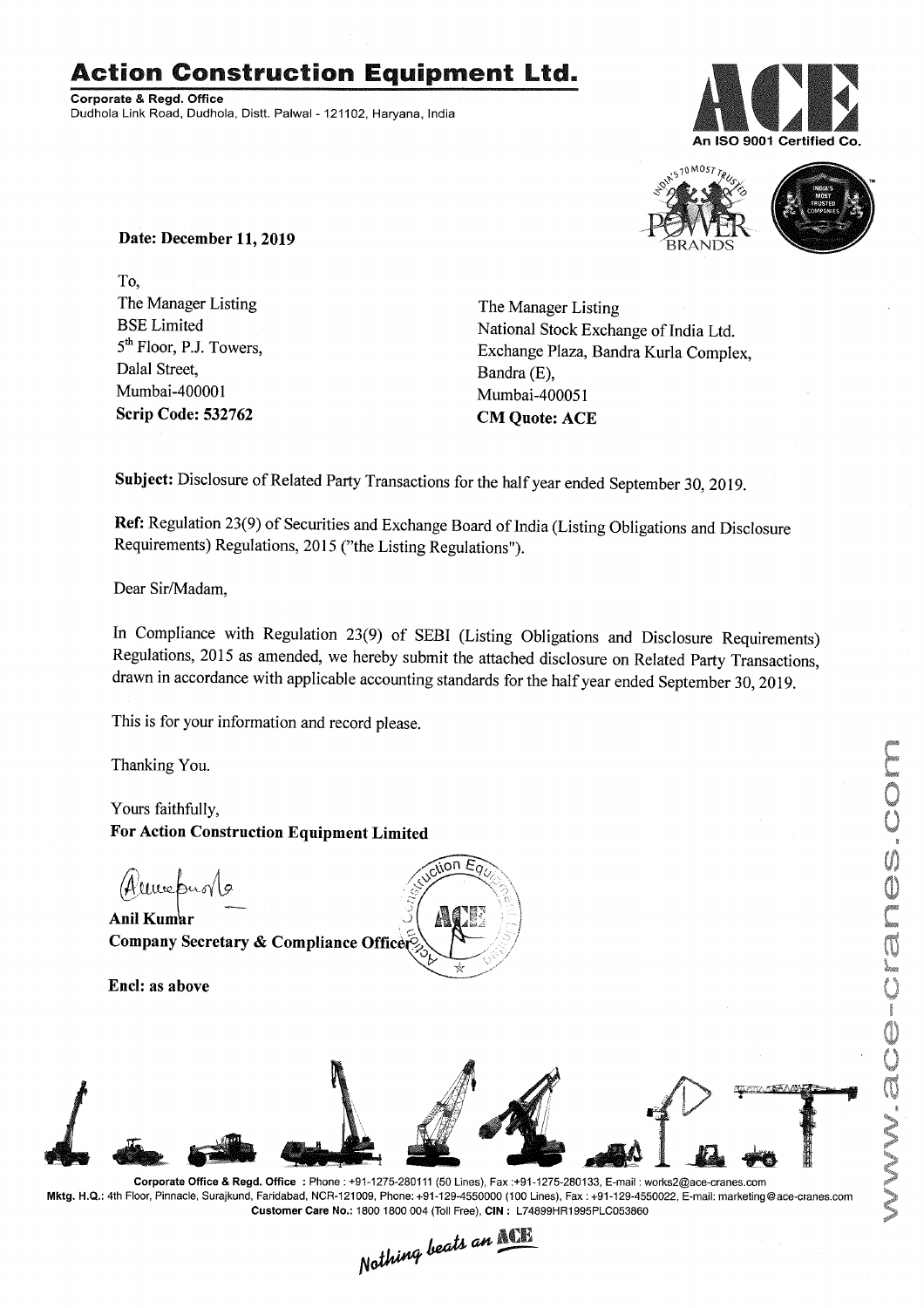

# **ACTION CONSTRUCTION EQUIPMENT LIMITED**

Regd. Office: Dudhola Link Road, Dudhola, Distt. Palwal-121102, Haryana Email:cs@ace-cranes.com, Phone: 01275-280111, Fax: 01275-280133, CIN:L 74899HR1995PLC053860, Website:www.ace-cranes.com

# RELATED PARTY TRANSACTIONS FOR THE HALF YEAR ENDED SEPTEMBER 30, 2019 (Pursuant to Regnlation 23(9) of SEBI (Listing Obligations and Disclosure Requirements)

Regulations, 2015. as amended)

#### 1. Name of Related Parties:

(a) Subsidiary/ies: SC Forma SA,

 $\mathbb{R}^n$ 

(b) Associate Firm: Namo Metals

#### (c) Key management personnel:

| Mr. Vijay Agarwal          | : Chairman & Managing Director           |
|----------------------------|------------------------------------------|
| Mrs. Mona Agarwal          | : Whole - Time Director                  |
| Mr. Sorab Agarwal          | : Whole - Time Director                  |
| Mrs. Surbhi Garg           | : Whole - Time Director                  |
| Mr. Girish Narain Mehra    | : Independent Director                   |
| Mr. Keshav Chandra Agrawal | : Independent Director                   |
| Mr. Subhash Chander Verma  | : Independent Director                   |
| Dr. Amar Singhal           | : Independent Director                   |
| Mr. Rajan Luthra           | : Chief Financial Officer                |
| Mr. Anil Kumar             | : Company Secretary & Compliance Officer |
|                            |                                          |

## (d) Enterprises owned or significantly influenced by Key Management Personnel or their relatives:

VMS Equipment Private Limited ACE Emergency Response Trust ACE Employees Group Gratuity Scheme Trust

#### 2. Transactions with related party:

## (a) Transactions with Subsidiaries, Associates, significantly influenced enterprises:

|                              |                                                |                    |                                               | (Rs. in Lakhs) |
|------------------------------|------------------------------------------------|--------------------|-----------------------------------------------|----------------|
| <b>Nature of Transaction</b> | <b>VMS</b> Equipment<br><b>Private Limited</b> | <b>Namo Metals</b> | <b>ACE Emergency</b><br><b>Response Trust</b> | <b>Total</b>   |
| Sale of Goods                | 595.50                                         | -                  |                                               | 595.50         |
| Purchase of Goods            | 5.35                                           | -                  |                                               | 5.35           |
| <b>Rent Received</b>         | 2.22                                           | $\blacksquare$     | 0.55                                          | 2.77           |
| Donations/CSR Paid           | -                                              | -                  | 88.80                                         | 88.80          |
| Investment in equity         |                                                | 0.40               |                                               | 0.40           |